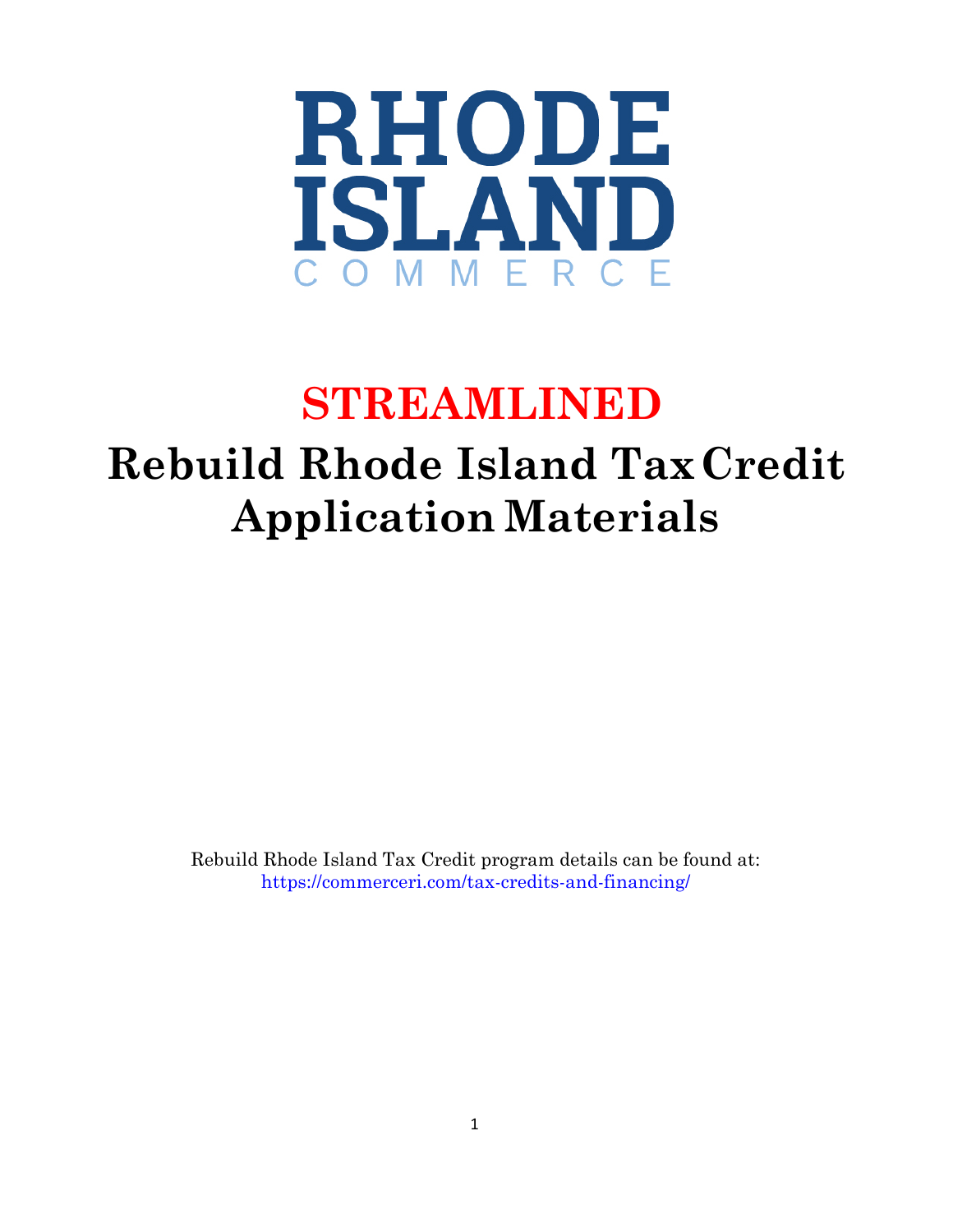### **Streamlined Rebuild Rhode Island Tax Credit Application Submission Instructions**

**Please submit four (4) complete hard copies, a complete electronic copy, and a one-time, nonrefundable application fee of \$1,000 in the form of a check made payable to the Rhode Island Commerce Corporation.** 

Applications can be submitted in person or by USPS registered mail to the following address:

#### **Rhode Island Commerce Corporation Attn: Investments Team 315 Iron Horse Way, Suite 101 Providence, RI 02908**

Questions on the Rebuild Streamlined application process may be subm[itted to Investments@commercer](mailto:Investments@commerceri.com)i.com

- The Streamlined Rebuild Rhode Island Tax Credits Application is available for projects that are requesting less than \$1 million in total financial gap subsidy.
- There is a rolling deadline for submission of the application.
- The Streamlined Rebuild Rhode Island Tax Credits Application is available only for the following types of projects:
	- 1. Qualified development projects that involve historic structures;
	- 2. Qualified development projects that involve recognized historic structures;
	- 3. Qualified development projects that involve at least one manufacturer;
	- 4. Qualified development projects that include affordable housing or workforce housing.
- Please carefully read and review the Rules and Regulationsfor the Rebuild Rhode Island Tax Credit Program before completing this application. All eligibility requirements, including the Application Certification Form, must be met for an application to be considered for a Rebuild Rhode Island tax credit. The rules and regulations are available online at: http[://rules.sos.ri.gov/regulations/](https://rules.sos.ri.gov/regulations/part/870-30-00-3) part/870-30-00-3
- The Streamlined Rebuild Rhode Island Tax Credit application consists of an application form, a set of required attachments, and a certification form. To be considered for a tax credit, all items must be submitted in a single submission, organized as instructed below. Failure to provide required information could result in a delay in the review of or rejection of an application.
- The Commerce Corporation reserves the right to require the submission of additional information in connection with any application or to require the revision of an application.
- Applicants approved for a tax credit will be required to enter into an incentive agreement with the Corporation in order to receive tax credit. The Corporation may request additional information in the course of negotiating that agreement.
- All relevant attachments must be completed before the application can be considered.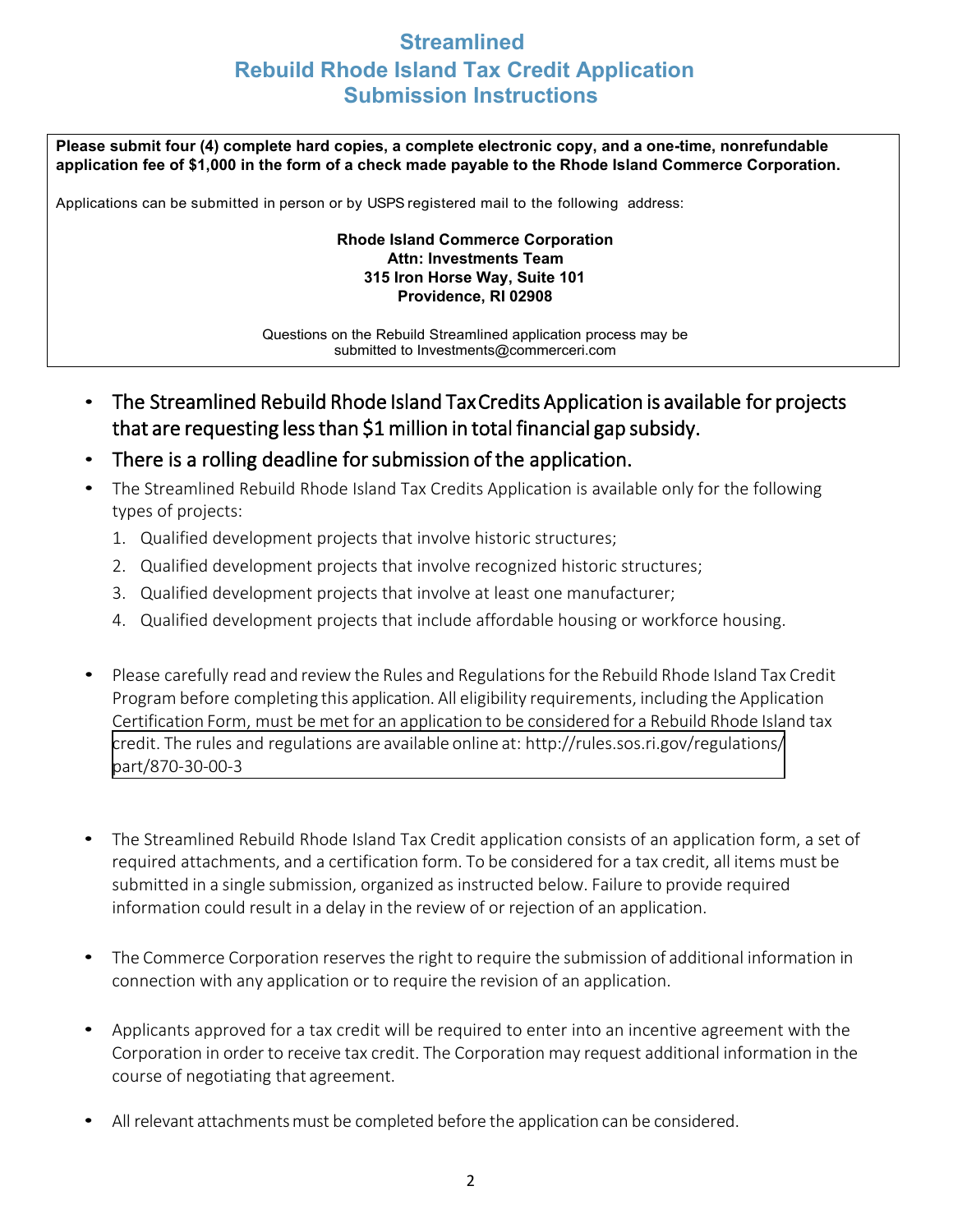### **Streamlined Rebuild Rhode Island Tax Credit Application**

#### 1. Application Certification Form (Notarized)

The undersigned is the chief executive officer or equivalent officer of the applicant with the authority to bind the company for the proposed Rebuild Rhode Island tax credit.

I certify that:

- I have reviewed the information contained in this application and confirm that the statements made in this application in its entirety including all attachments, appendices, etc. are true, accurate and complete to the best of my knowledge.
- The applicant has committed equity in the project that is the subject of this application of not less than 20% of the total project cost.
- A project financing gap exists for the project that is the subject of this application.
- The project meets the eligibility criteria set forth in the rules and regulations for the Streamlined Rebuild Rhode Island Tax Credit Program.
- The applicant is neither a person subject to the Rhode Island Code of Ethics nor a person within the scope of R.I.G.L. § 36-14-5( h).
- The applicant has not been convicted of bribery or attempting to bribe a public official or employee of the Rhode Island Commerce Corporation or of the State, has not been disqualified from an awarded contract with Rhode Island Commerce Corporation or the State, and has never defaulted on work awarded by the Rhode Island Commerce Corporation or the State.

Name of Certifying Officer:

Title: \_

Signature of Certifying Officer:

Date Signed:

Notarization: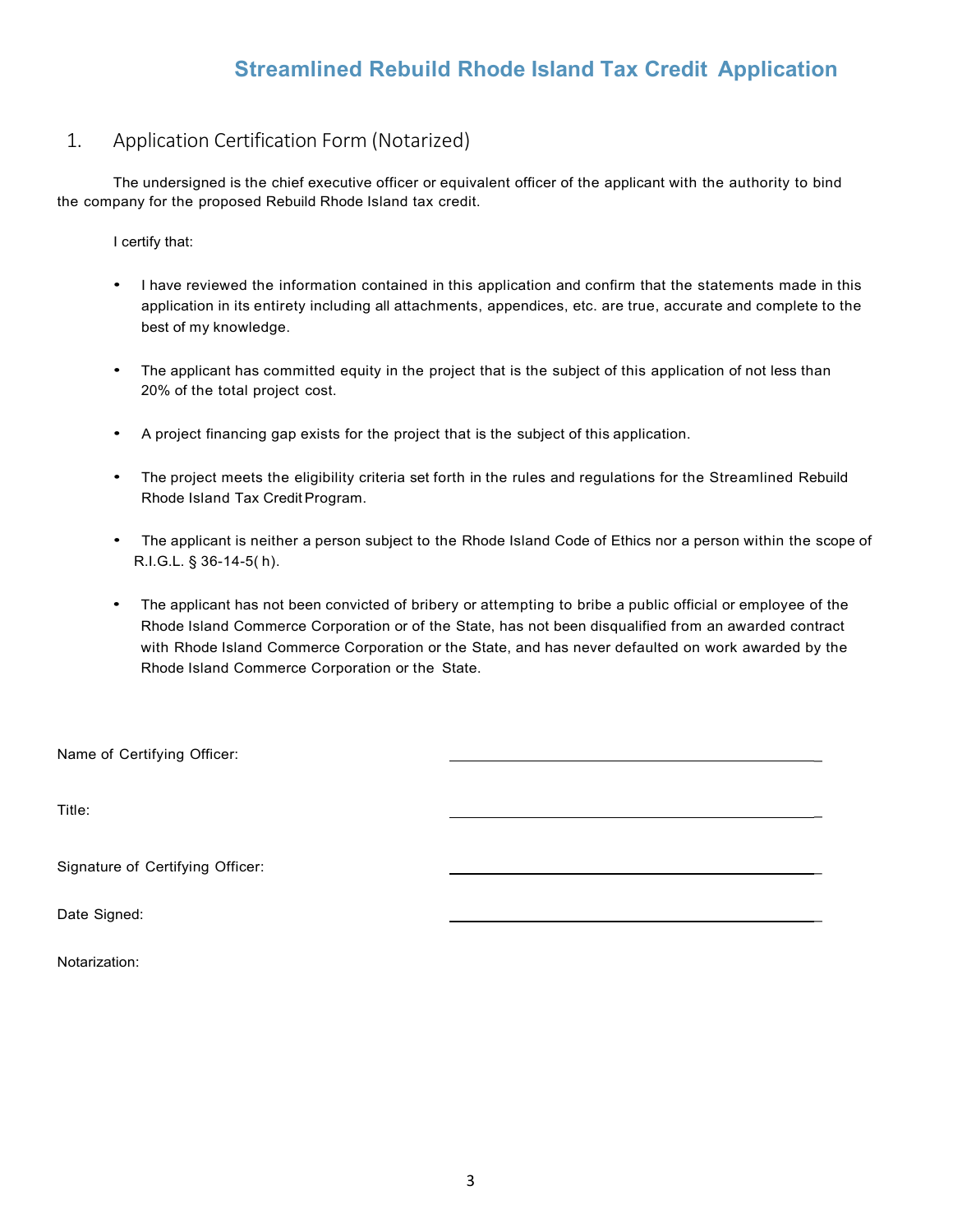## **Streamlined Rebuild Rhode Island Tax Credit Application**

| 2.                                                                                                            | Applicant Information                                                                                                                                                                                                                |                                      |  |  |
|---------------------------------------------------------------------------------------------------------------|--------------------------------------------------------------------------------------------------------------------------------------------------------------------------------------------------------------------------------------|--------------------------------------|--|--|
|                                                                                                               |                                                                                                                                                                                                                                      |                                      |  |  |
|                                                                                                               |                                                                                                                                                                                                                                      |                                      |  |  |
|                                                                                                               |                                                                                                                                                                                                                                      |                                      |  |  |
|                                                                                                               |                                                                                                                                                                                                                                      |                                      |  |  |
|                                                                                                               | Business Phone Manual Manual Medicine Medicine Medicine Medicine                                                                                                                                                                     |                                      |  |  |
|                                                                                                               |                                                                                                                                                                                                                                      |                                      |  |  |
|                                                                                                               |                                                                                                                                                                                                                                      | Same as Federal Tax ID #             |  |  |
| Business Structure (select one):                                                                              |                                                                                                                                                                                                                                      |                                      |  |  |
| C Corporation                                                                                                 |                                                                                                                                                                                                                                      | <b>Limited Liability Corporation</b> |  |  |
| <b>Limited Partnership</b>                                                                                    |                                                                                                                                                                                                                                      | S Corporation                        |  |  |
| Sole Proprietorship                                                                                           |                                                                                                                                                                                                                                      |                                      |  |  |
| Is the applicant registered to do business in Rhode Island with the Secretary of State?<br>I Yes<br><b>No</b> |                                                                                                                                                                                                                                      |                                      |  |  |
| Primary Contact for Application:                                                                              |                                                                                                                                                                                                                                      |                                      |  |  |
|                                                                                                               | Full Name and the contract of the contract of the contract of the contract of the contract of the contract of the contract of the contract of the contract of the contract of the contract of the contract of the contract of        |                                      |  |  |
|                                                                                                               |                                                                                                                                                                                                                                      | Job Title                            |  |  |
|                                                                                                               | Mailing Address <b>Contract Contract Contract Contract Contract Contract Contract Contract Contract Contract Contract Contract Contract Contract Contract Contract Contract Contract Contract Contract Contract Contract Contrac</b> |                                      |  |  |
|                                                                                                               |                                                                                                                                                                                                                                      |                                      |  |  |
|                                                                                                               |                                                                                                                                                                                                                                      |                                      |  |  |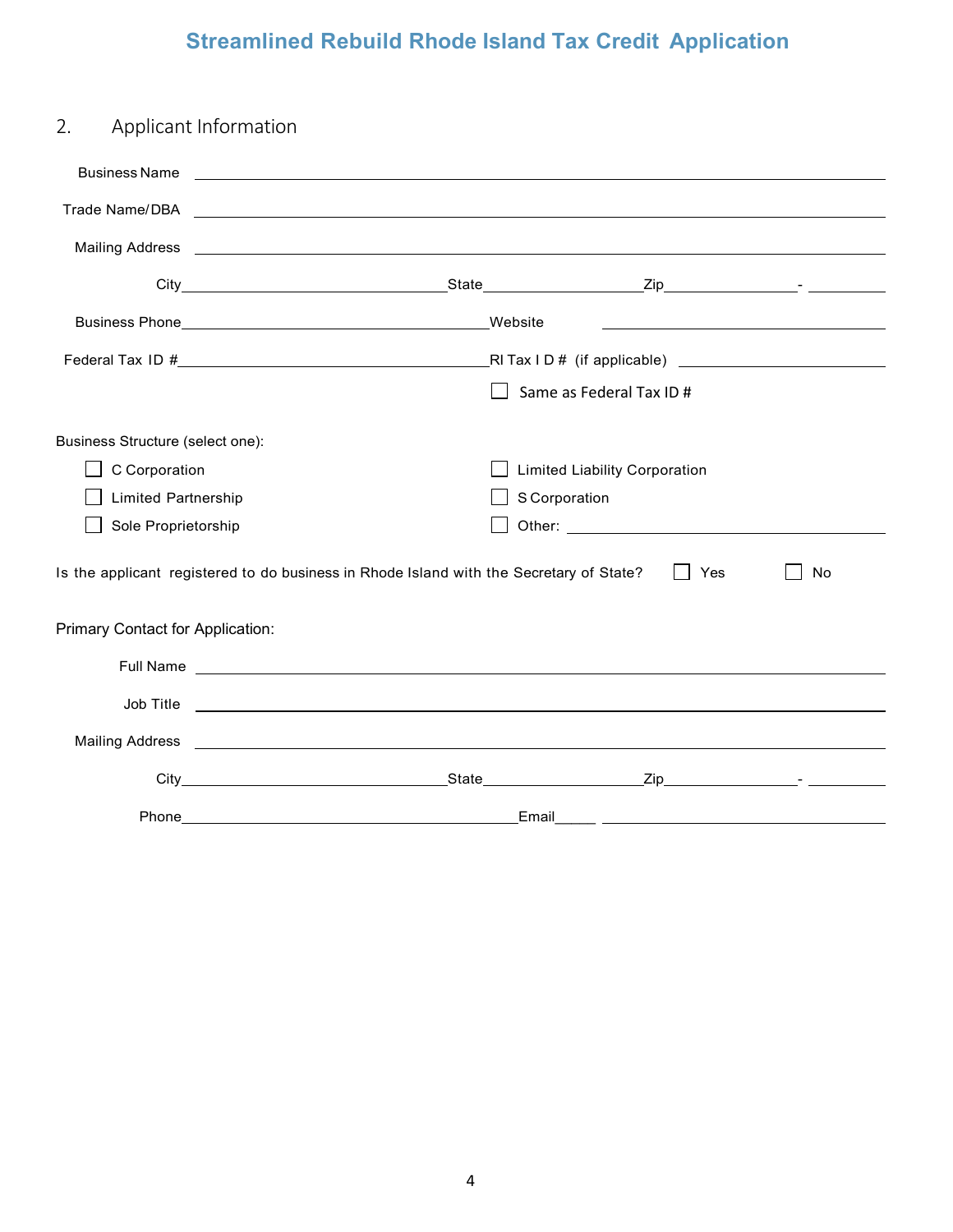## 3. Project Information

| Project Type (select one):  |                                                                                        |                |
|-----------------------------|----------------------------------------------------------------------------------------|----------------|
| Historic                    | Affordable/Worforce housing                                                            | /Manufacturing |
|                             |                                                                                        |                |
|                             | Project Size _____________Gross Square Feet                                            |                |
|                             |                                                                                        |                |
| For Manufacturing projects: |                                                                                        |                |
|                             |                                                                                        |                |
|                             |                                                                                        |                |
|                             |                                                                                        |                |
|                             | Applicant Equity As Percentage of Project Cost _________________________________       |                |
|                             | Total Tax Credit Sought (must be no more than \$1 million) __________                  |                |
|                             | Total Tax Credit Sought As Percentage of Project Cost (must be no more than 20%)______ |                |
| 4. Project Timeline         |                                                                                        |                |
|                             |                                                                                        |                |
|                             |                                                                                        |                |
|                             | Anticipated Date Project Will Be Open and Operational __________________________       |                |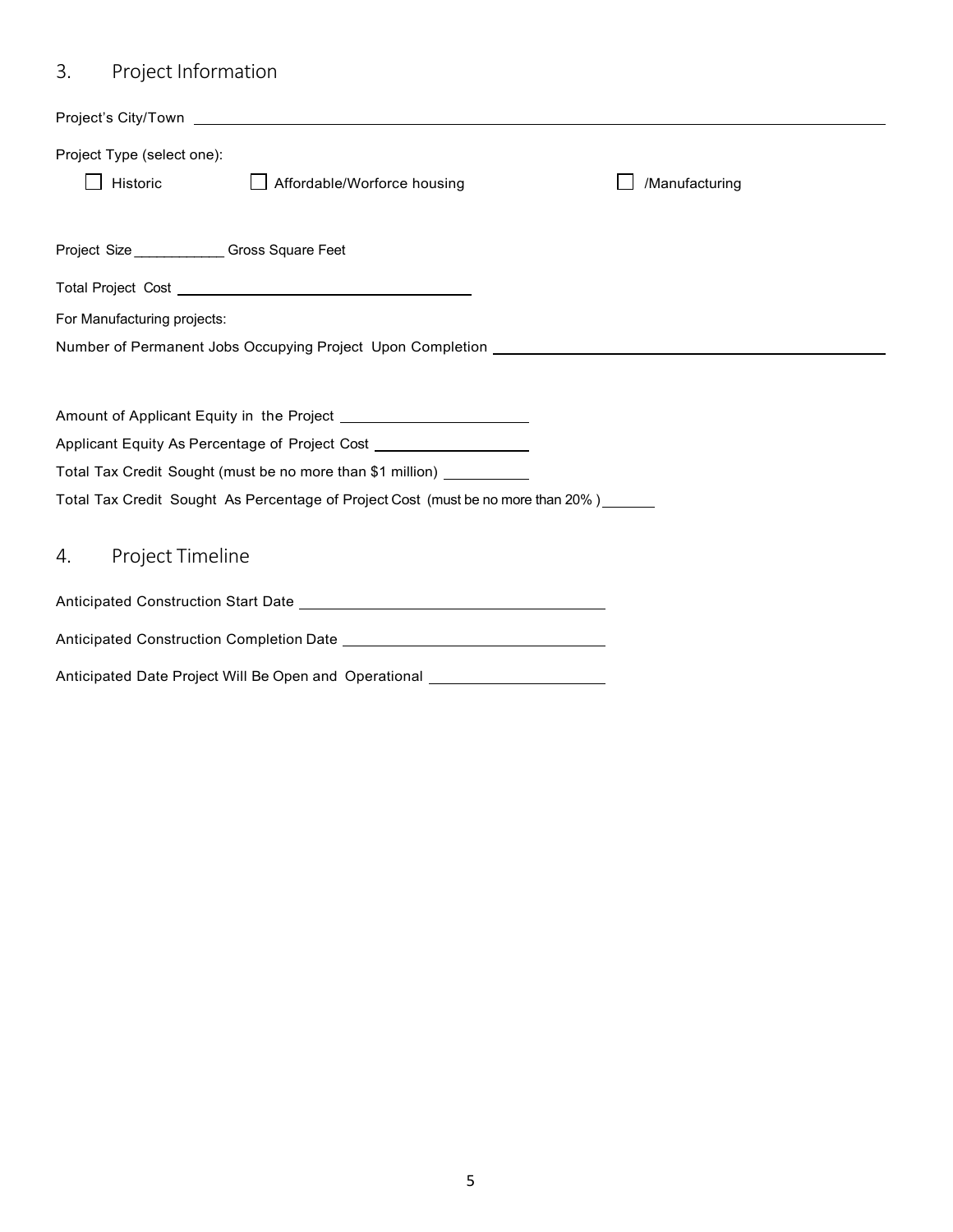#### 5. Required Attachments

Please attach to the application form responses to the following prompts. Attach these items in the order provided below. Each attachment should have a cover page that identifies the attachment, e.g., " Attachment 1: Project Summary."

All applicants are advised that any and all records (documents, correspondence, memoranda, etc.), received or maintained by the Commerce Corporation may be a matter of public record and subject to release upon a request from a member of the public under the Rhode Island Access to Public Records Act (" APRA"), R.I. Gen. Laws Section 38-2-1 et seq. In response to a request, the Commerce Corporation has the right, in its sole discretion, to redact or withhold information which is exempt from disclosure under APRA, including trade secrets and commercial or financial information which is of a privileged or confidential nature. **The Corporation recommends that any portion of any attachment in the application that contains such information be clearly labeled with the legend "Confidential Information."**

#### Attachment 1: Project Summary

Provide a summary of the project not to exceed 2 pages in length. The summary should include:

- o Narrative description of the project, including uses, project location, whether the project involves new construction or adaptive reuse, size of the project, project cost, project amenities and construction schedule.
- o A description of project/developer's experience.

#### Attachment 2: Site Map

Provide a map that shows the project site and includes the municipal tax assessor's parcel identification number for each parcel involved in the project site. Provide a second map that shows the project site and its immediate surroundings. Both maps should be 11x17.

#### Attachment 3: Site Control

Provide a list of each parcel involved in the project site, identified by the municipal tax assessor's parcel identification number, and the status of the site control for each (e.g., owned, under contract, in negotiations, etc.). Attach to that list documentation evidencing the existing site control (e.g., deed, contract, lease, etc.).

#### Attachment 4: Residential Breakdown (required only for Affordable/Workforce Housing program)

Provide the number of units in the project, a description of the unit sizes and layouts, and projected sale or lease prices for each type of unit/ layout. In addition, if the project includes Affordable or Workforce Housing, please include as an addendum an affordability matrix detailing the percentage, income limit and term of Affordable or Workforce Housing status.

I f the project is not residential or mixed use, indicate " N/ A" ( Not Applicable).

For purposes of the Streamlined Rebuild Rhode Island Tax Credit Program, the following definitions apply:

**Affordable Housing** means housing for sale or rent with combined rental costs or combined mortgage loan debt service, property taxes, and required insurance costs that do not exceed thirty percent (30% ) of the gross annual income of a household earning up to eighty percent ( 80% ) of the area median income, as defined annually by the United States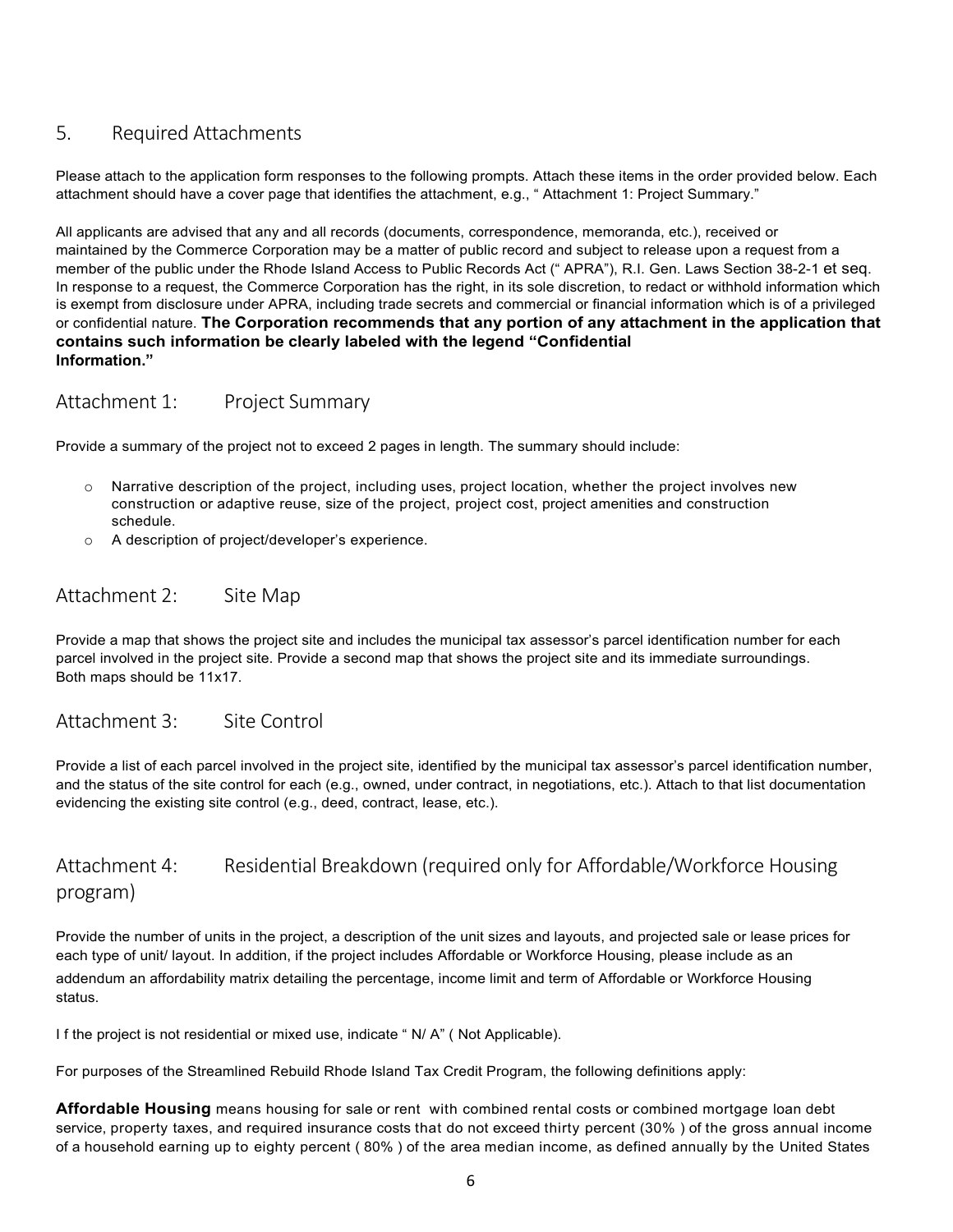Department of Housing and Urban Development. According to 2016 HUD income guidelines, 80 percent of median Rhode Island family income for a four-person household equals \$58,800. In determining the affordability of a specific unit, the Corporation will reference U.S. HUD income [limits b](https://www.huduser.gov/portal/datasets/il/il16/Section8-IncomeLimits-FY16.pdf)y household size in accordance with the size of the unit under review – for example, a unit is subject to the income thresholds for a household with one more householder than the number of bedrooms in the unit (e.g. a four-person household will require a three-bedroom unit).

**Certified Historic Structure** means a property which is located in the state of Rhode Island and is:

- (i) Listed individually on the national register of historic places; or
- (ii) Listed individually in the state register of historic places; or

(iii) Located in a registered historic district and certified by either the commission or Secretary of the Interior as being of historic significance to the district.

**Manufacturer means any entity that a) uses any premises within the state primarily for the purpose of transforming ram materials into a finished product for trade through any or all of the following operations: adapting, altering finishing, making, processing, refining, metal working, and ornamenting, but shall not include fabricating processes incidentail to warehousing, or distribution of ramw materials, such a alteration of stock for the convenience of a customer ; or b) as described in codes 31-33 of the North American Industry Classificatin System, as revised from time to time.** 

**Recognized Historic Structure** means a property which is located in the state of Rhode Island and is commonly considered to be of historic or cultural significance as determined by the commerce corporation in consultation with the state historic preservation officer.

**Workforce Housing** means housing for sale or rent with combined annual rental costs or combined annual mortgage loan debt service, property taxes, and required insurance costs that do not exceed thirty percent (30% ) of the gross annual income of a household earning between eighty percent (80% ) and one hundred and forty percent (140% ) of the area median income, as defined annually by the United States Department of Housing and Urban Development. According to 2016 HUD income guidelines, 80 percent of median Rhode Island family income for a four-person household equals \$58,800; 140 percent equals \$102,900. I n determining the " workforce housing" status of a specific unit, the Corporation will reference U.S. HUD income [limits b](https://www.huduser.gov/portal/datasets/il/il16/Section8-IncomeLimits-FY16.pdf)y household size in accordance with the size of the unit under review – for example, a unit is subject to the income thresholds for a household with one more householder than the number of bedrooms in the unit (e.g. a four-person household will require a three-bedroom unit).

#### Attachment 5: Description of Project Financing

Provide a detailed description of project's financing, which shall include all sources and amounts of funding, projected internal rate of return, net margin, return on investment, and cash on cash yield. Clearly identify the source of the equity and debt being used to satisfy the requirement that the applicant has committed at least 20% equity in the project. Attach all funding commitments, including any lender commitment letter(s), equity support agreement(s) or other evidence of committed financing.

#### Attachment 6: Detailed Project Cost

Provide a detailed line item breakdown of project costs. The breakdown should identify any costs incurred as of the date of this application, and the date the cost was incurred. Acquisition cost should be supported by comparables, an appraisal, or other documentation. Identify, quantify, and break out separately all affiliate costs/ payments to the developer and/ or affiliates.

#### Attachment 7: Financing Gap and Tax Credit Requested